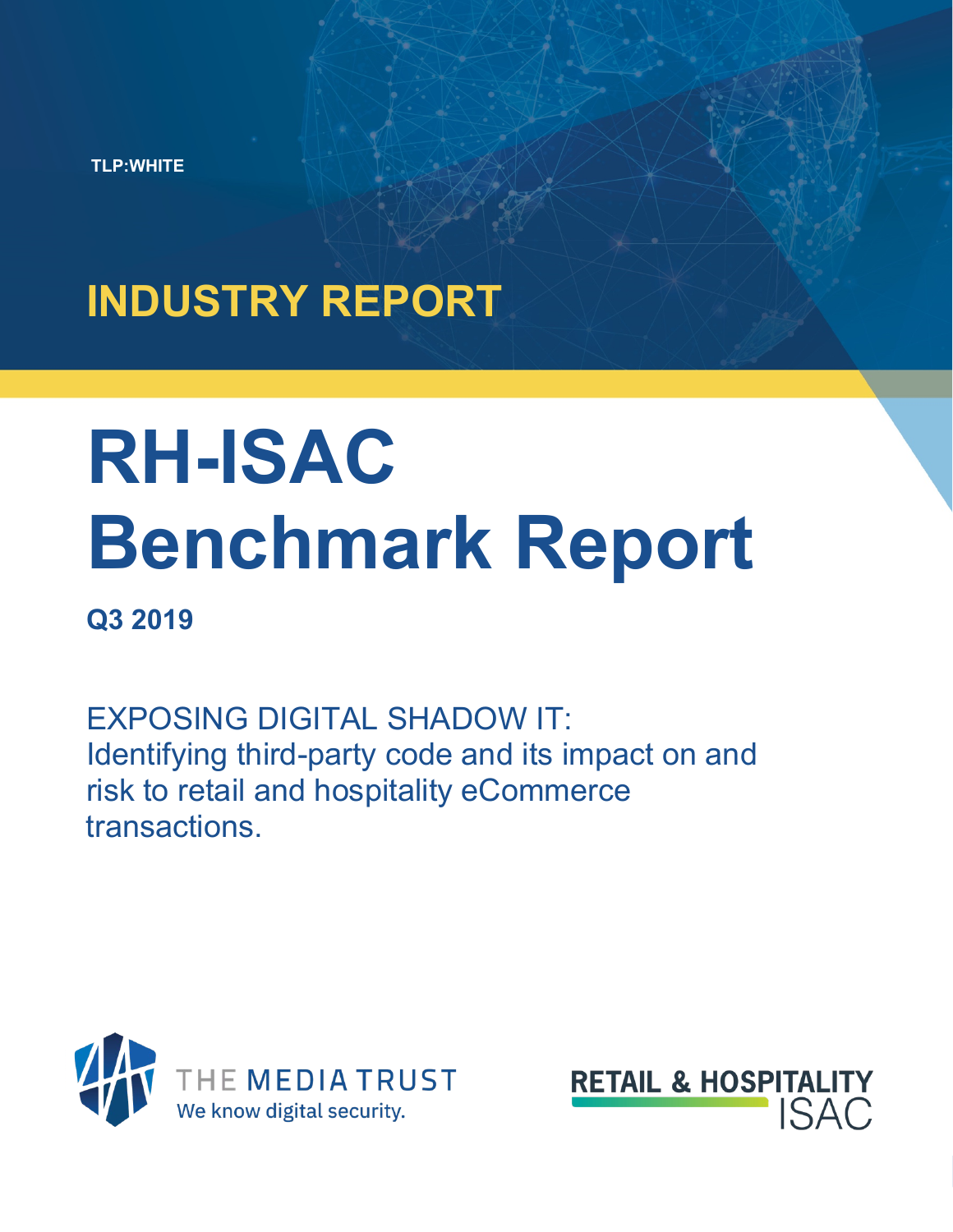### **TABLE OF CONTENTS**

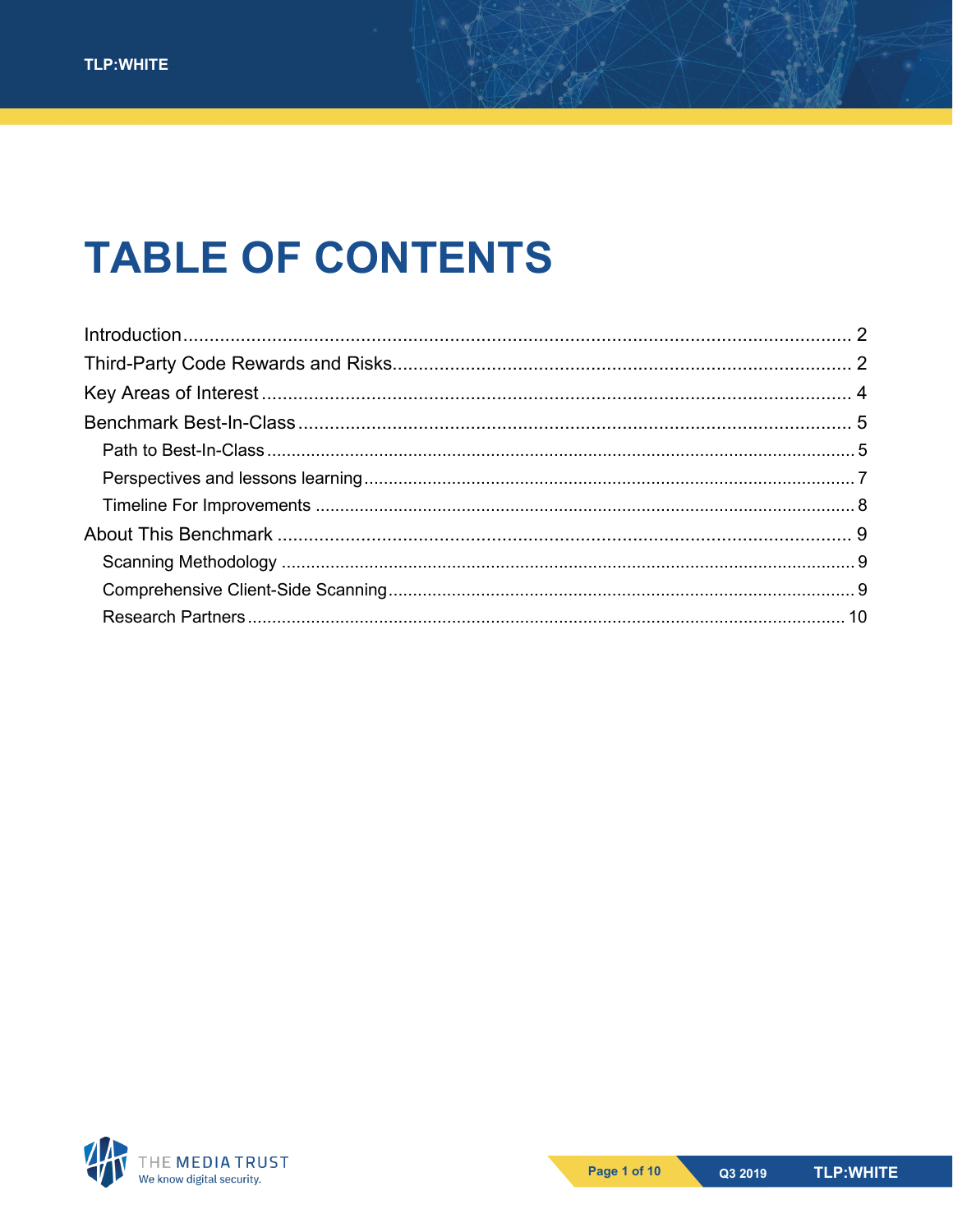### <span id="page-2-0"></span>**Introduction**

Breaches and security failures via websites of leading household names continue to dominate the headlines. A common denominator is the presence and compromise of a third-party vendor operating in the digital environment.

The Retail & Hospitality ISAC partnered with The Media Trust to raise awareness of this concern among RH-ISAC members and the broader retail community. A key function of our partnership involves customer transactions and scans of websites in our industry sector, and the identification of third-party visibility into and impacts on those transactions. This report highlights the 2019-Q3 findings of 23 eCommerce web sites across retail, restaurant/QSR, and hotel/gaming/casino enterprises within our sectors.

This benchmark will serve as a tool for enterprises to measure their ability to manage thirdparty risk in their digital environments. If not properly managed, third-party vendors can affect transaction security, violate data protection regulations, and tarnish the customer experience, which all affect long-term revenue.

### <span id="page-2-1"></span>**Third-Party Code Rewards and Risks**

Most of the technology that powers the digital experiences your customers crave wasn't developed by your in-house teams. Consider the CRM systems, shopping carts, online chat tools, video delivery platforms, social sharing apps, and more that make up just a few clicks on today's digital properties. Market leaders in the retail, restaurant, and hospitality sectors can't operate without this useful functionality, but few understand the scope of what executes when a customer accesses their website. For them this is "Digital Shadow IT".

Beyond GitHub and libraries, enterprises increasingly rely on third-party code to provide the infrastructure and functionality to deliver the features today's consumers expect: dynamic content, personalization, and seamless engagement. This Digital Shadow IT operates outside the scope of the enterprise technology operations, which means this type of third-party code is not monitored and, therefore, there is no warning when it is compromised.

The use of iframes does not protect a website from compromise. Frequently used on payment pages, iframes allow the insertion of another HTML document (i.e., payment processing platform) into a page and isolate its code from other page elements. While iframes narrow the attack surface, they don't eliminate it.

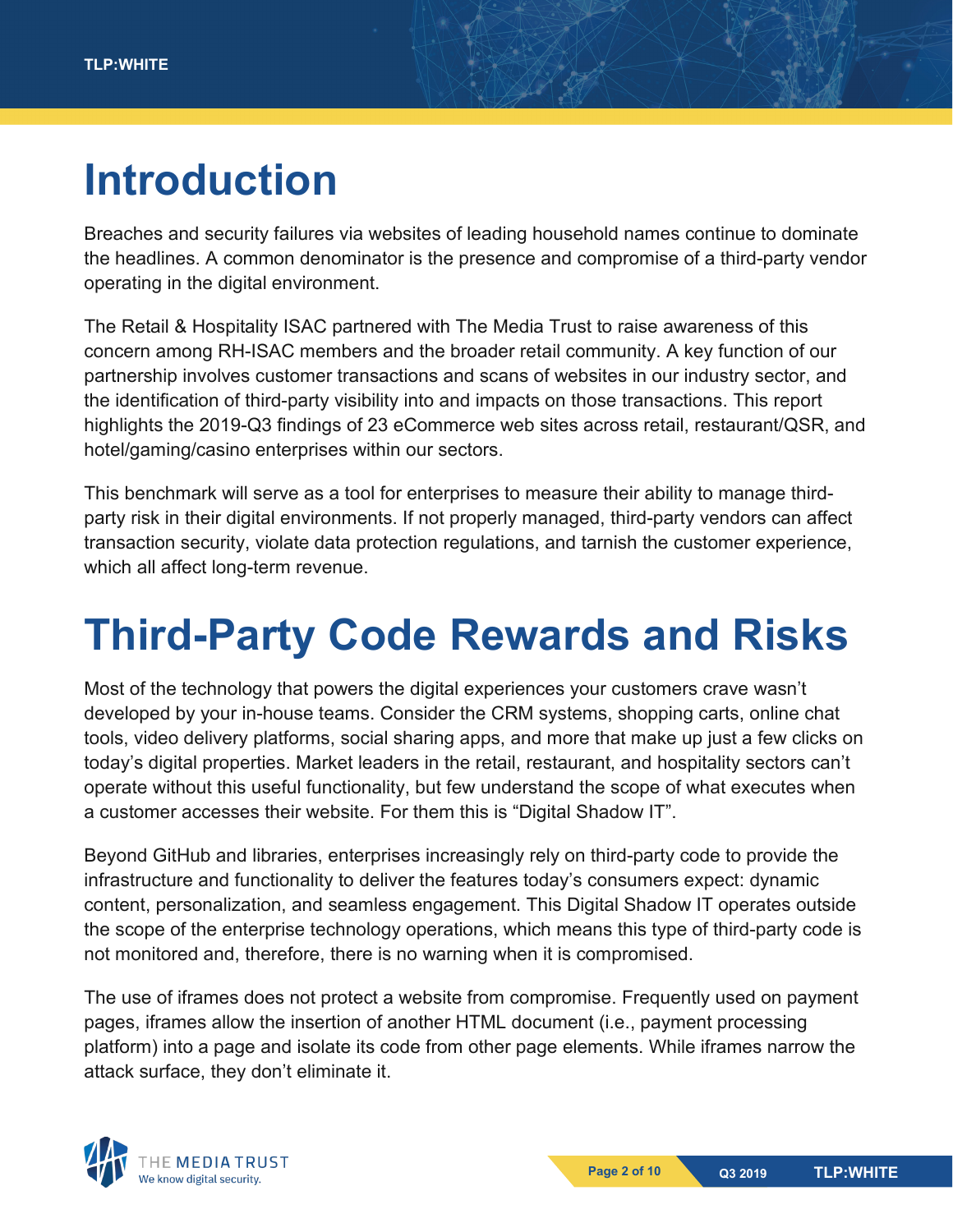During the page build process, iframes need to be created before execution of an offending script. If this doesn't occur, the page is vulnerable to compromise via switching out the iframe code or removing/hiding it from user view. These techniques enable payment processor spoofing.

**Iframe security failure**: Early Magecart incidents injected JavaScript in the header of payment pages. The code created a transparent overlay on the payment form to collect the payment details entered by the user, drop a cookie, and flash an error upon submission. To cover the malicious activity, the code asked the user to re-key the information, and the cookie identified the user and directed to the valid payment processor.

In scans of over one billion web pages in the last twelve months, The Media Trust confirmed that consumer-facing websites incorporate between 65% to 95% third-party code. This code executes dynamically on consumer devices and varies based on geography, browser type, user profile, and browser history. Because of this, scanning techniques developed by internal teams miss the majority of today's attack vectors.

When third-party code isn't managed properly, it can:

Expose customers to site latency that can cause lost sales and decreased brand loyalty Leak credit card or other personal data to hackers during the payment process Reveal shopping preferences to competitors through tracking software Deliver malware to customers during their site visits or through mobile apps Hijack customers while they shop and redirect them to competitors Cause data privacy and compliance issues that can lead to fines and lost revenue

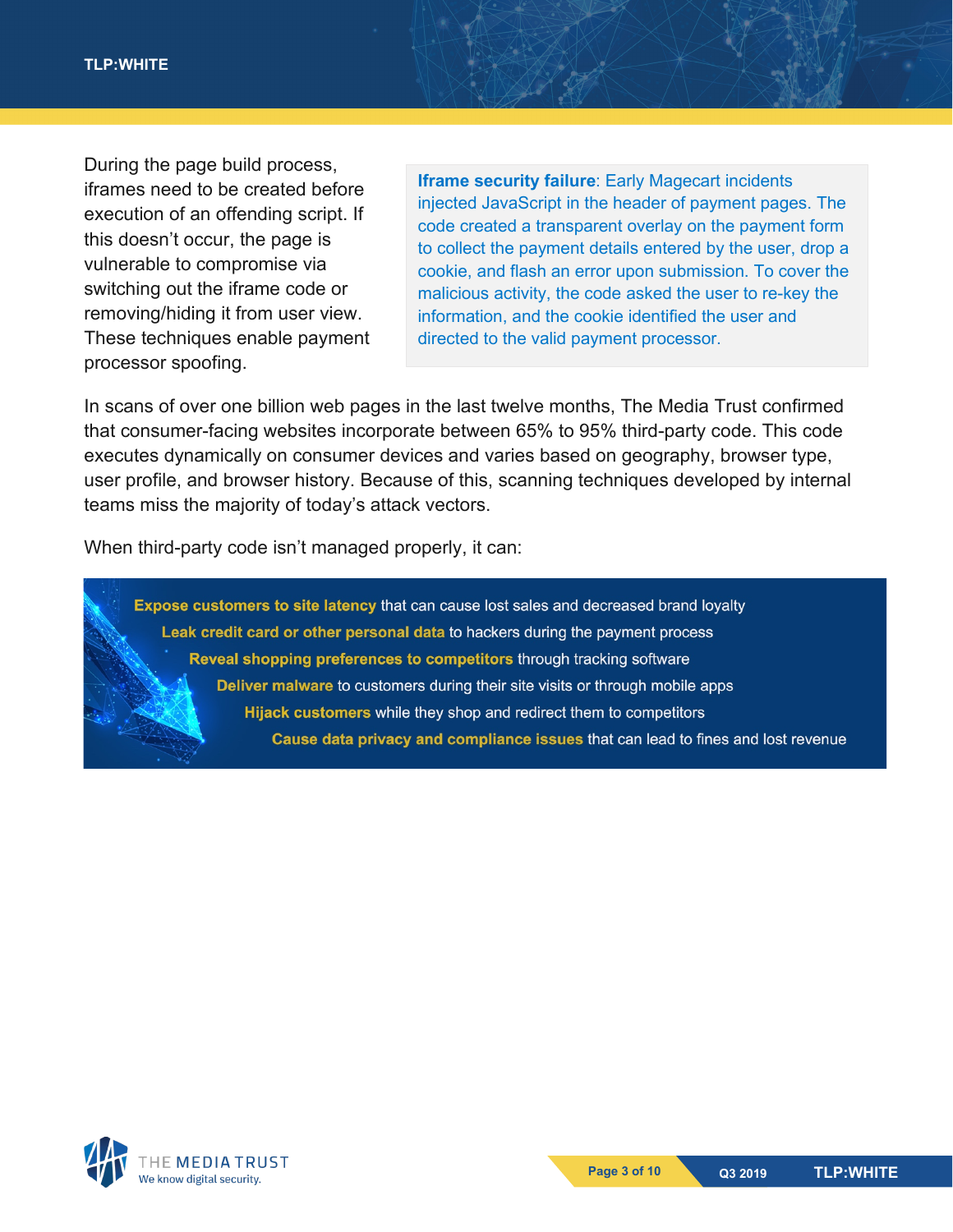### <span id="page-4-0"></span>**Key Areas of Interest**

Third-party code executing in eCommerce sites can affect a site's overall operation, from the benign unnecessary calls and changing digital risk footprint to the more serious unauthorized data to collection and overt compromise.

| <b>Overall Latency</b>                                | Customers are becoming much less forgiving about site<br>speed and expect great performance regardless of their<br>device or network connection. Any latency greater than 3<br>seconds increases digital risk including shopping cart<br>abandonment.         |
|-------------------------------------------------------|---------------------------------------------------------------------------------------------------------------------------------------------------------------------------------------------------------------------------------------------------------------|
| <b>New Domains</b><br><b>Per Month</b>                | Digital properties change more often than most enterprises<br>realize. New domains can mean more opportunities for bad<br>actors to hijack code or the customer experience.                                                                                   |
| <b>Excessive Use of Cookies</b><br>with Long Lifespan | The prying eyes of long-life cookies can capture your site<br>visitor browsing history, then use it for remarketing or<br>customer journey hijacking.                                                                                                         |
| Domains on payment pages                              | Security practices dictate that only payment processing<br>domains should be allowed on pages that collect credit card<br>information, i.e., payment page.                                                                                                    |
| <b>JavaScript Download Size</b>                       | Third-party JavaScript can make unauthorized calls, be<br>compromised without your knowledge, and slow down page<br>execution. The Media Trust detected 1.62MB of JavaScript,<br>on average, brought by third parties that are not under<br>internal control. |

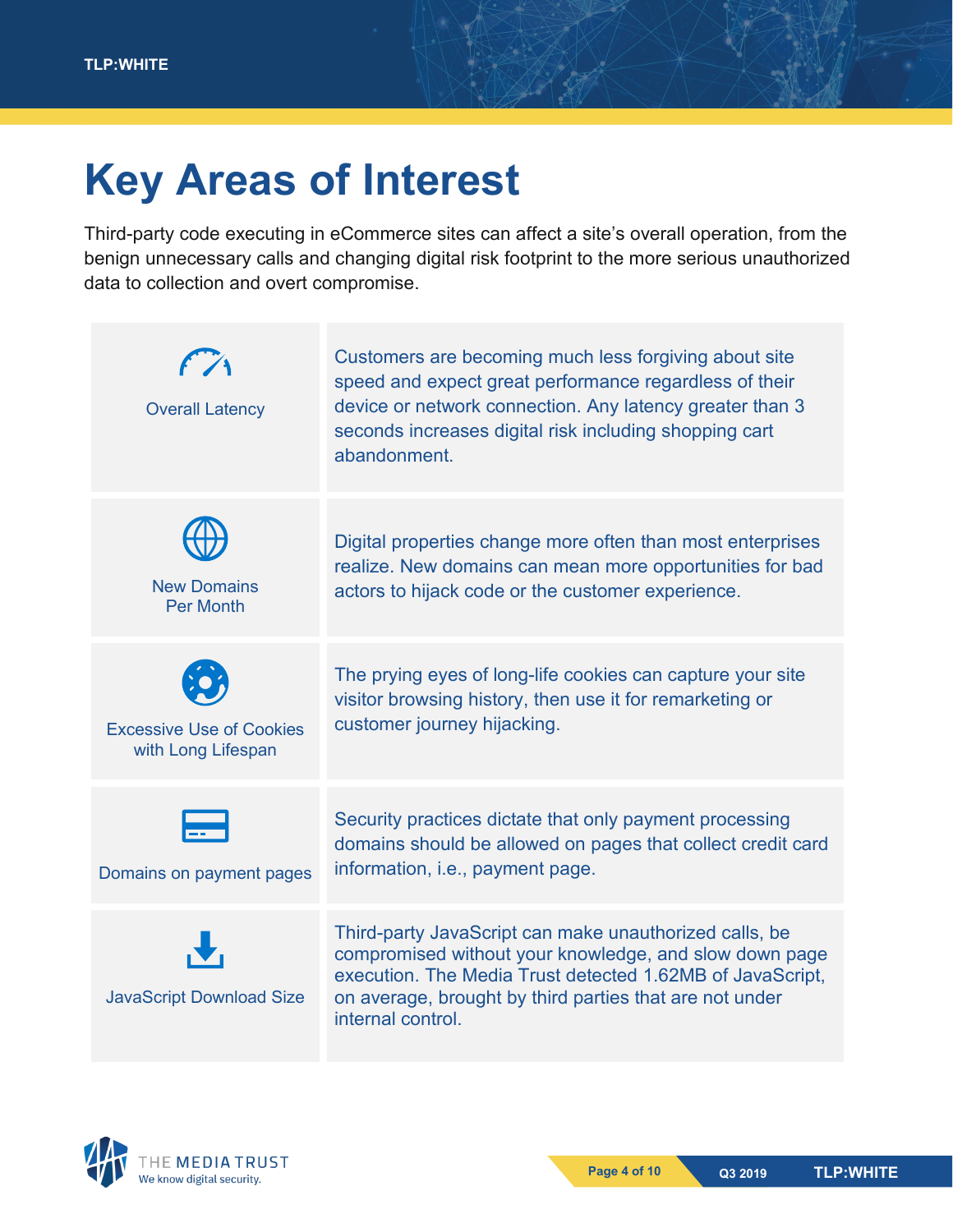### <span id="page-5-0"></span>**Benchmark Best-In-Class**

Across the benchmark, the companies with the least digital risk exposure from third-party code exhibited the following characteristics (*how does your organization measure up?*):



#### <span id="page-5-1"></span>**PATH TO BEST-IN-CLASS**

Leading companies don't ignore the risks associated with third-party code, yet sometimes find themselves overwhelmed by the scope of the problem. If a scan reveals serious issues in an organization's digital ecosystem, where should the remediation begin? No single department can handle this effort alone as it touches technology, legal, product, sales, and marketing teams.

Leaders should create a cross-disciplinary team to address the digital challenge. Using the scans and insights from The Media Trust, the team can better understand the scope of the problem, set priorities, develop strategies, and review progress.

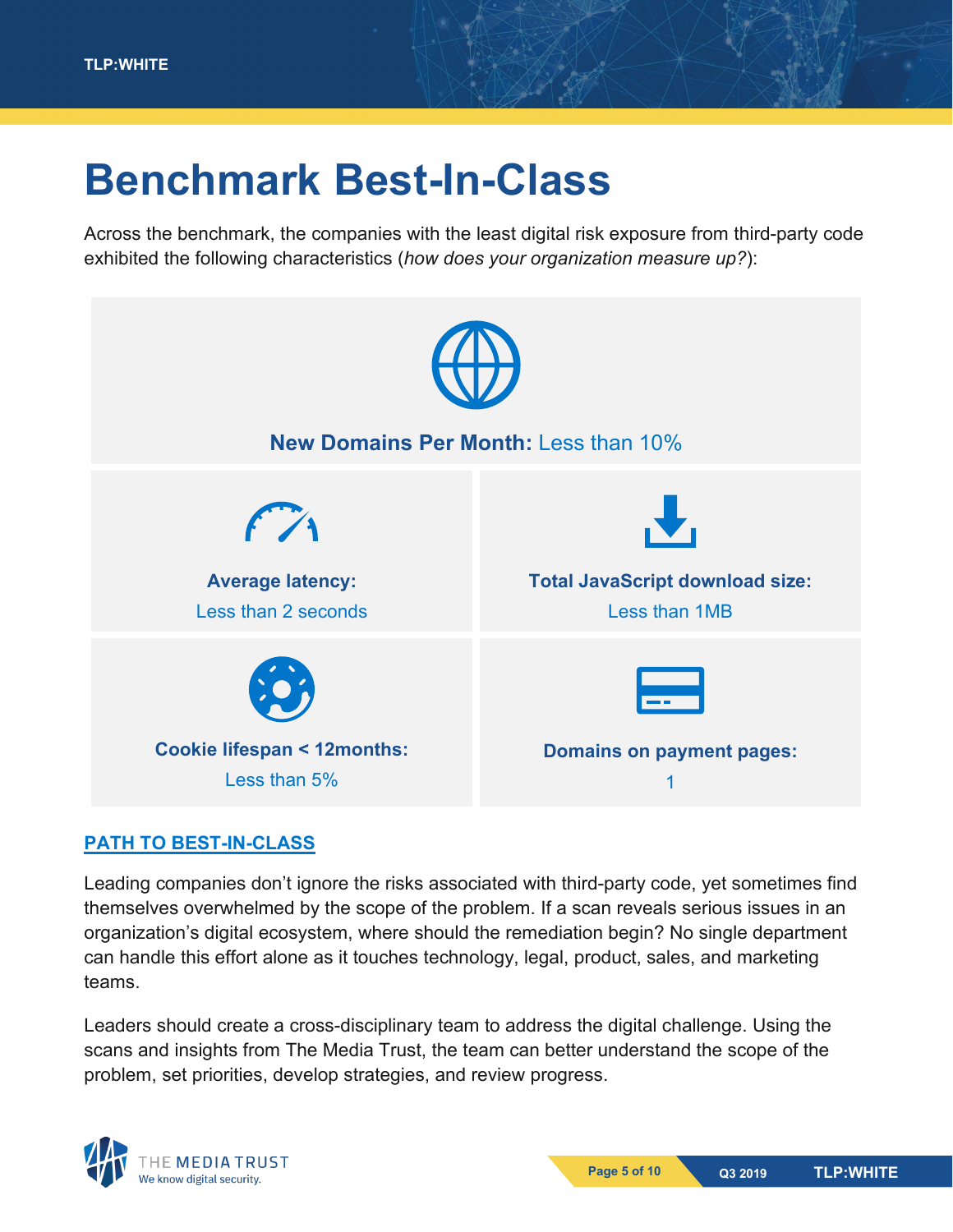Initial steps for addressing digital risk include:

- Identifying and blocking domains that pose immediate security risks based on clientside scans;
- Reviewing payment processing and user profile pages for the third-party domains, code, and tracking systems that could pose a security threat;
- Working proactively with digital vendors through The Media Trust network to communicate policies and procedures and verify compliance; and
- Prioritizing other changes to the digital environment based on the organization's objectives and resources.



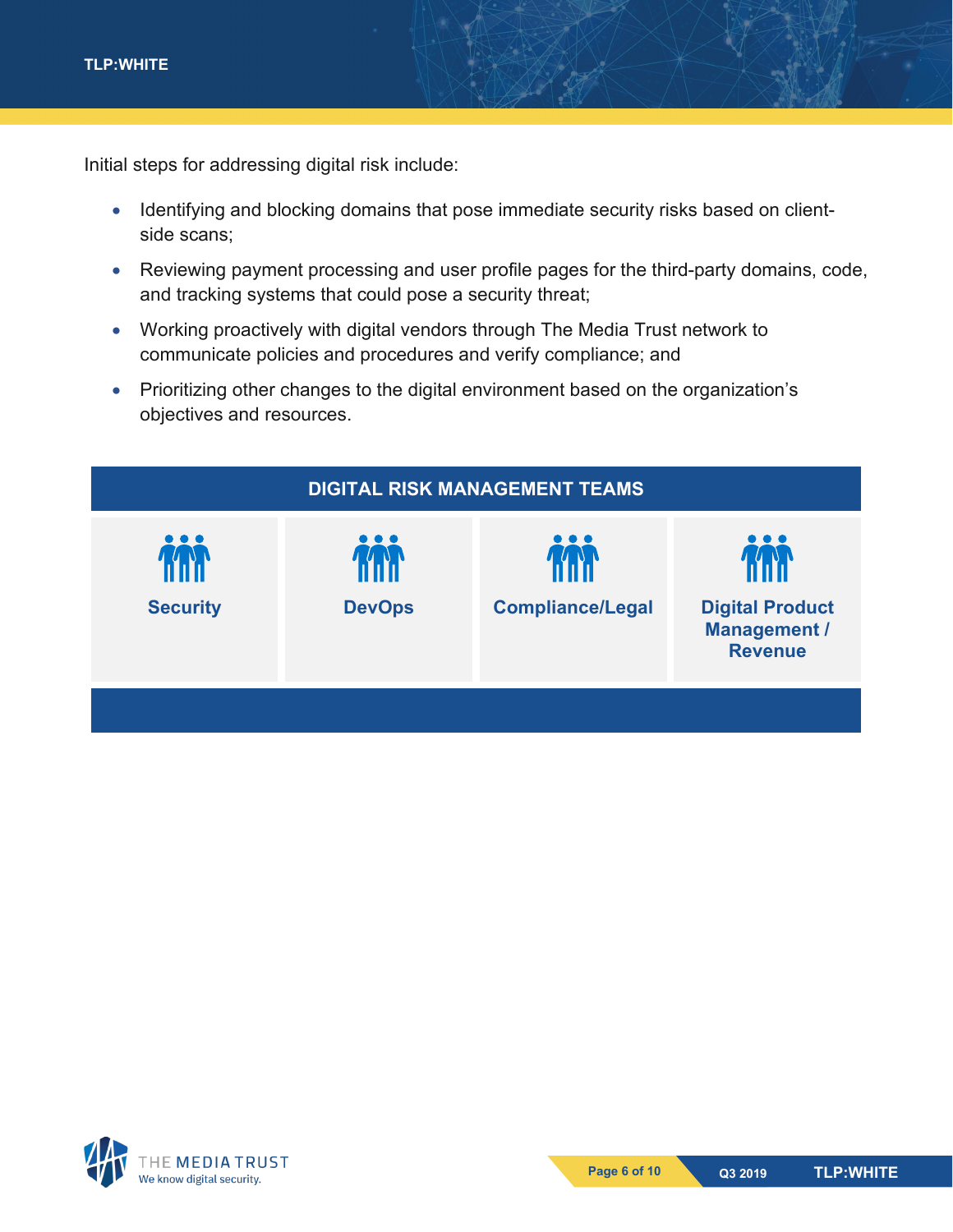#### <span id="page-7-0"></span>**PERSPECTIVES AND LESSONS LEARNING**

The initial benchmarking revealed:

- Increasing reliance on third-party vendors;
- Challenges that tend to increase the risk of data leakage;
- Unmanaged code that impacts the customer experience; and
- Evidence that attack vectors can increasingly permeate the customer booking journey.

The above leads to the perspective that eCommerce retailers must place greater emphasis on:

|                                                                                                                                              | $\equiv$                                                                                                                                     |                                                                                                                       | $\left( \begin{matrix} 0 \\ 0 \end{matrix} \right)$                                                                                                                        |                                                                                                                                                                                                      |
|----------------------------------------------------------------------------------------------------------------------------------------------|----------------------------------------------------------------------------------------------------------------------------------------------|-----------------------------------------------------------------------------------------------------------------------|----------------------------------------------------------------------------------------------------------------------------------------------------------------------------|------------------------------------------------------------------------------------------------------------------------------------------------------------------------------------------------------|
| <b>Vendor</b><br><b>Visibility</b>                                                                                                           | <b>Payment</b><br><b>Pages</b>                                                                                                               | <b>Third-party</b><br>Code                                                                                            | <b>Cookie</b><br><b>Drops</b>                                                                                                                                              | <b>Vendor</b><br><b>Communication</b>                                                                                                                                                                |
| <b>Gain greater</b><br>visibility into how<br>their digital<br>ecosystem<br>changes over<br>time so that they<br>can better<br>assess risks. | <b>Deploy better</b><br>security on<br>payment pages<br>to prevent major<br>security<br>breaches and<br>resulting<br>reputational<br>damage. | Minimize domain<br>calls and third-<br>party code to<br>provide site<br>visitors a more<br>streamlined<br>experience. | Understand the<br>sources and<br>functions of all<br>cookies dropped<br>on visitors that<br>can collect<br>personal data<br>and re-use for<br>competitor re-<br>marketing. | <b>Maintain better</b><br>communications<br>with digital third-<br>party vendors<br>who provide code<br>to the user<br>experience that is<br>typically not<br>monitored by<br>enterprise IT<br>teams |

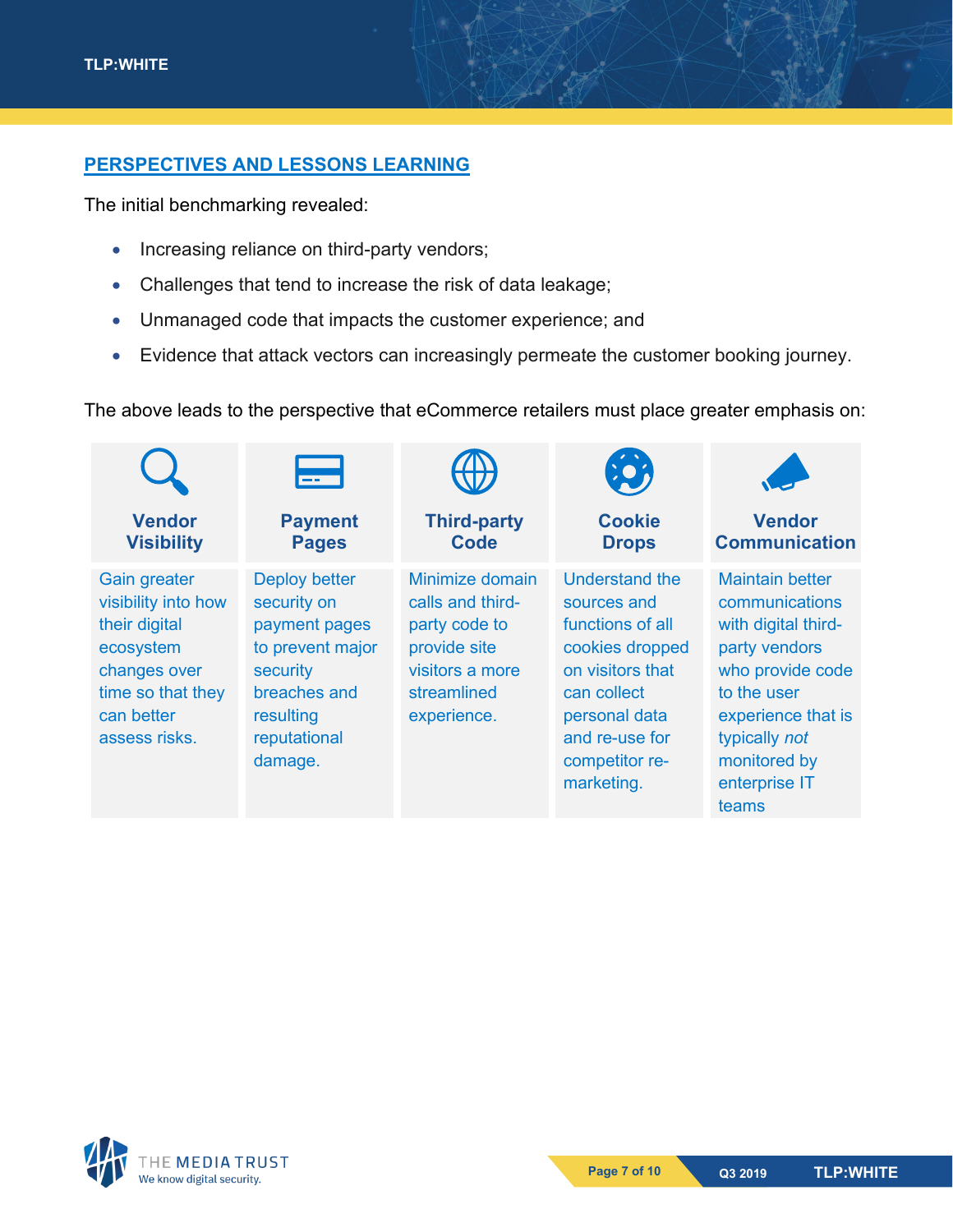#### <span id="page-8-0"></span>**TIMELINE FOR IMPROVEMENTS**

The Media Trust has helped hundreds of customers reduce digital risk and protect revenue from bad actors. Using the insights provided, executive teams can see a marked improvement in 90 days.



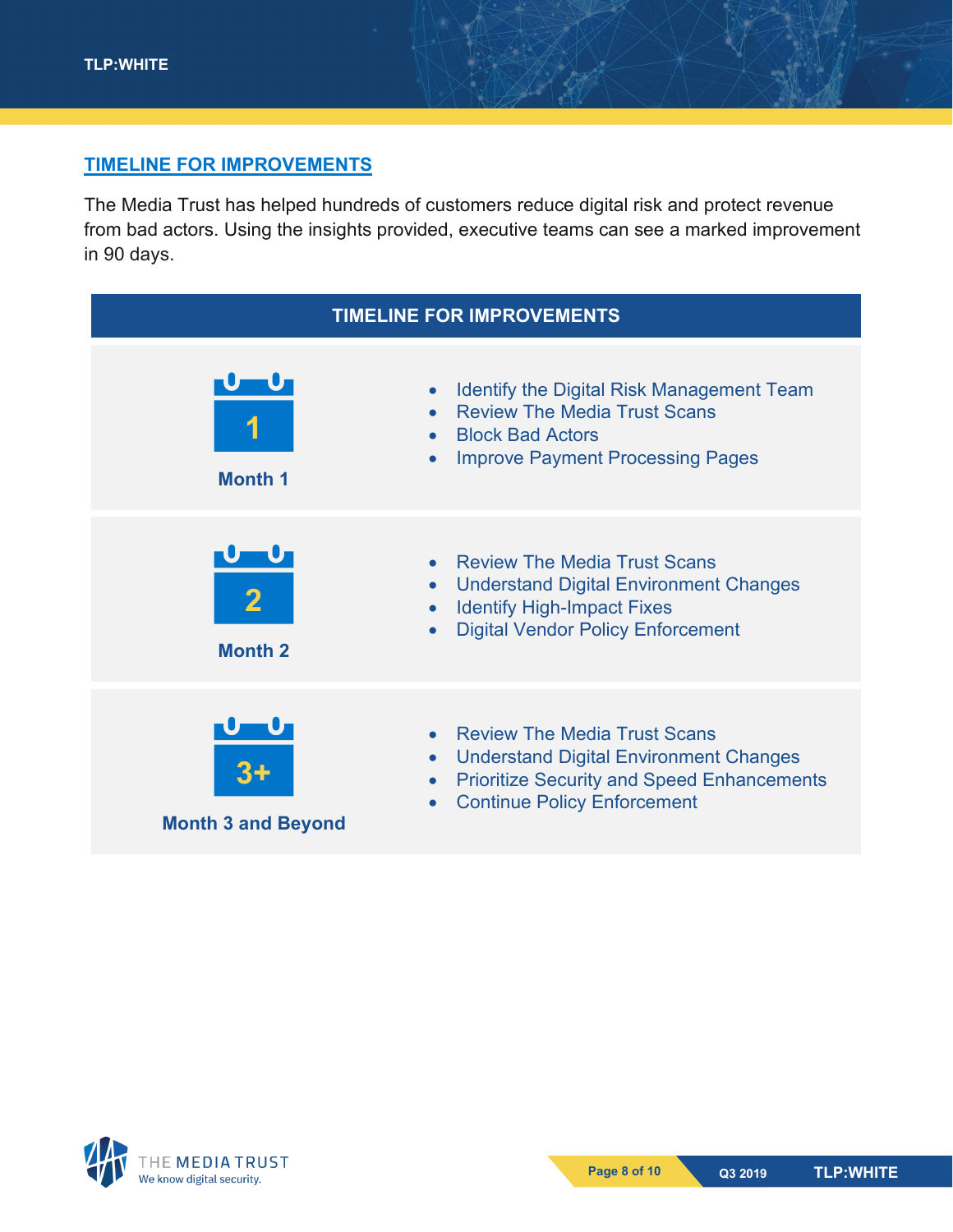### <span id="page-9-0"></span>**About This Benchmark**

#### <span id="page-9-1"></span>**SCANNING METHODOLOGY**

The Media Trust leverages its proprietary website, mobile app and ad tag SaaS-based service to scan public-facing websites on a continuous, 24/7 basis using a series of user profiles to replicate a true visitor experience. This client-side monitoring identifies all vendors—third, fourth and sometimes fifth parties—executing on the website, assesses for security vulnerabilities, analyzes data collection activities, and detects performance issues.

The information contained in this report was collected during the stated time frame using a generic scanning algorithm and basic desktop-only user profiles. It does not address mobile or gaming devices, targeted user behavior profiles, geographies nor scanning rates specific to an enterprise. In addition, the report does not encompass any advertising or revenue-generating tags on website. A true digital risk management solution is customized to provide continuous insight and control of the third-party vendors executing on the website to easily detect and terminate any malicious, unauthorized, noncompliant or performance-sapping activity.

#### <span id="page-9-2"></span>**COMPREHENSIVE CLIENT-SIDE SCANNING**

Comprehensive, client-side scanning is the best method for protecting websites and customers from third-party malware attacks. With a presence in 550 cities across more than 100 countries, The Media Trust scans more than 10 million of the world's most heavily trafficked websites and leads a network of digital vendors who are committed to promoting a healthy online environment for consumers. The Media Trust clients have access to tools that allow them to share policies and procedures with these digital vendors; a critical piece of compliance for data privacy regulations including GDPR and CCPA. Through this network, The Media Trust knows:

- **Third-party domains called from digital properties,** including the total number of domains and the new domains that have been added in the last 30 days;
- **JavaScript executing in the browser or mobile apps**, including average download size and any malware or suspicious code;
- **Tracking cookies**, including the length of time they are set to collect data and the average number delivered through the site;
- **Average download size** of site pages in MBs, which can be used as a measurement for improving the browsing experience;
- **Average latency** in seconds, indicating where third-party code could impact site speed.